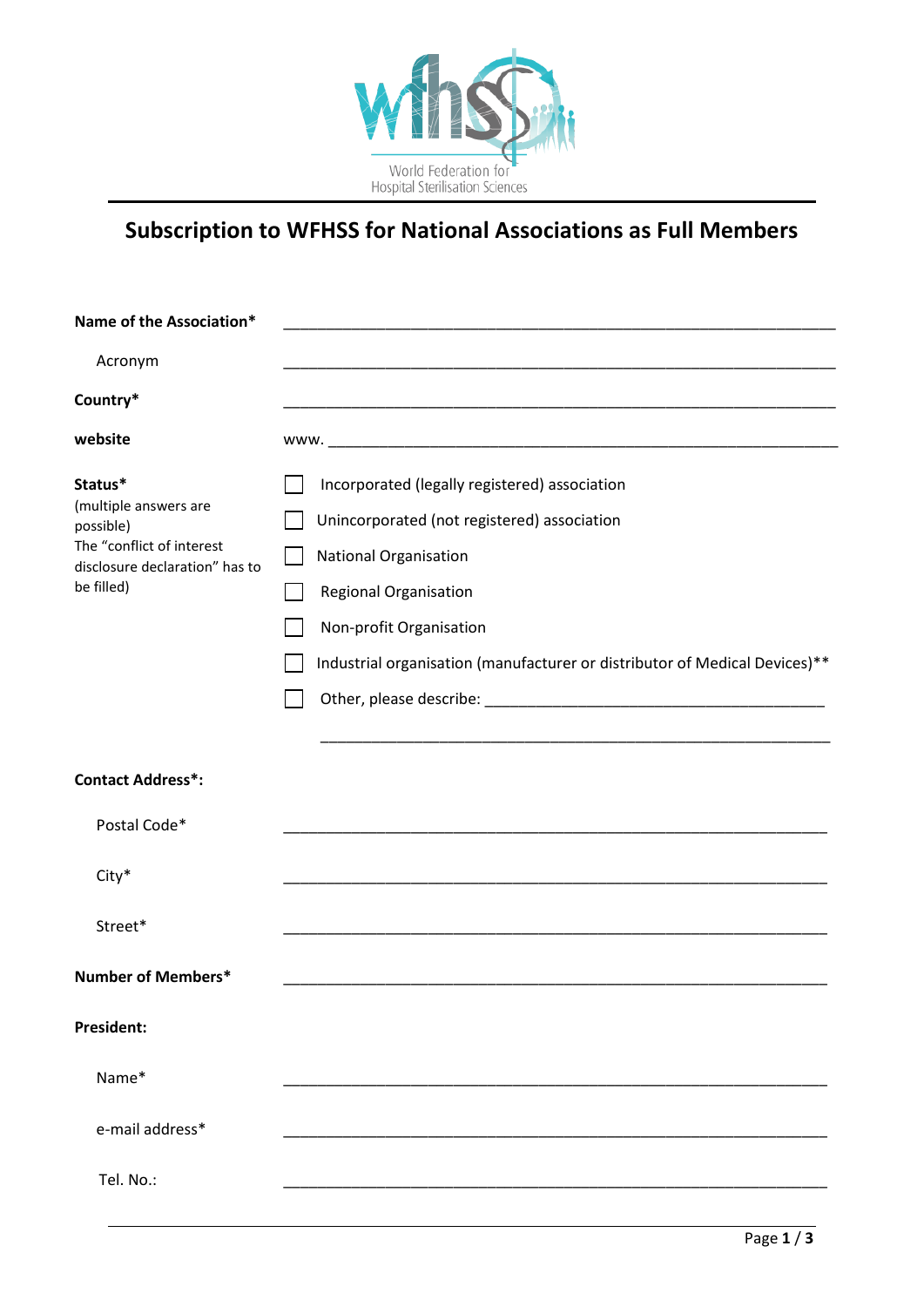

## **Contact person 1 (other than president):**

| Name                      |  |
|---------------------------|--|
| e-mail address            |  |
| Tel. No.:                 |  |
| Contact person 2:         |  |
| Name                      |  |
| e-mail address            |  |
| Tel. No.:                 |  |
| $\ast$<br>Mandatory field |  |

\_\_\_\_\_\_\_\_\_\_\_\_\_\_\_\_\_\_\_\_\_\_\_\_\_\_\_\_\_\_\_\_\_\_\_\_\_\_\_\_\_\_\_\_\_\_\_\_\_\_\_\_\_\_\_\_\_\_\_\_\_\_\_\_\_\_\_\_\_\_\_\_\_\_\_\_\_\_\_\_\_\_

\*\* Please use Subscription form for Corporate Membership

The association agrees with the content of the statutes (bylaws)\* The filled "Conflict of Interest Disclosure Declaration" is attached\*

**Comment**: \_\_\_\_\_\_\_\_\_\_\_\_\_\_\_\_\_\_\_\_\_\_\_\_\_\_\_\_\_\_\_\_\_\_\_\_\_\_\_\_\_\_\_\_\_\_\_\_\_\_\_\_\_\_\_\_\_\_\_\_\_\_\_\_\_\_\_\_\_\_\_\_\_